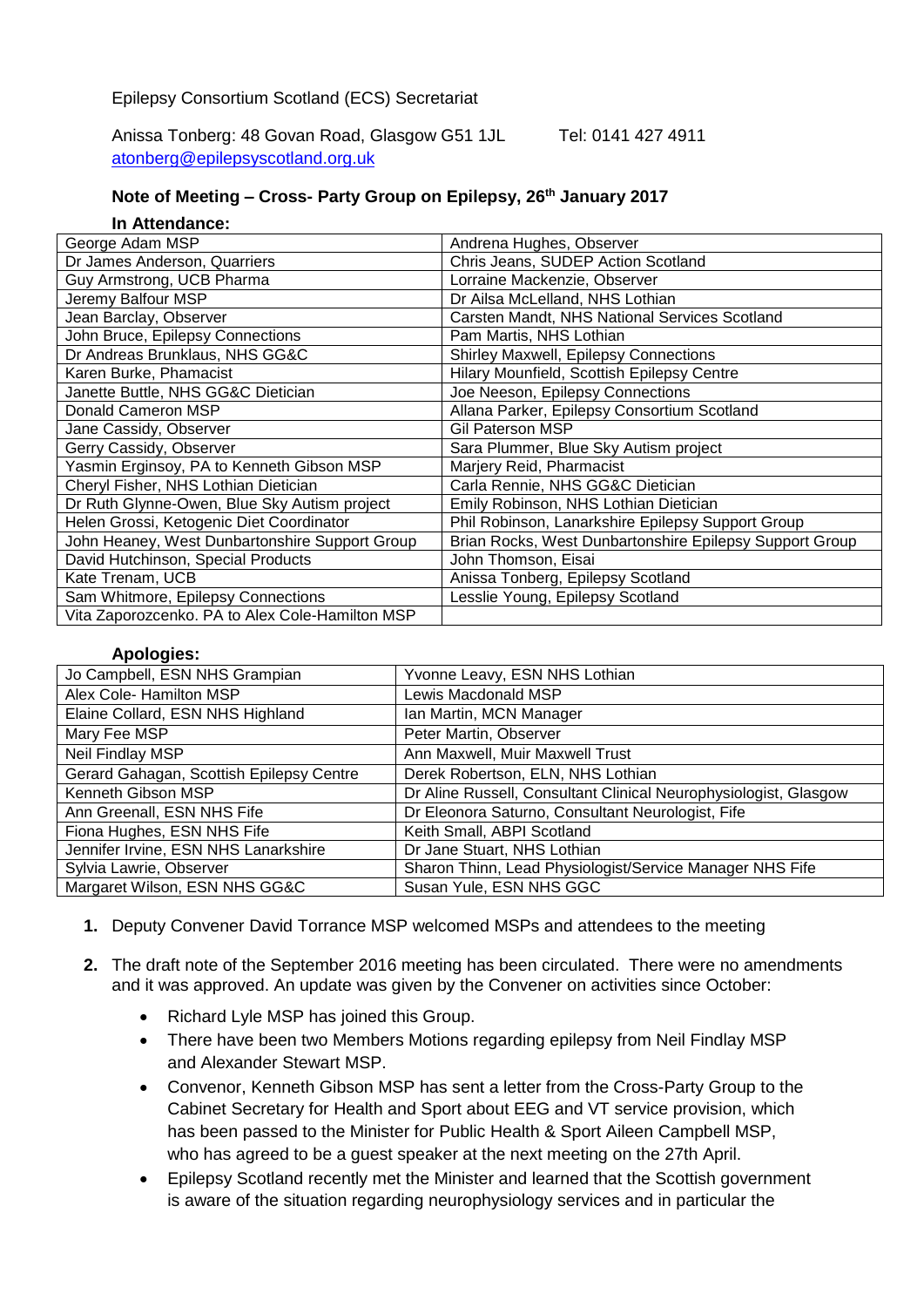provision of EEG and VT. It seems this matter has been referred to the regional directors of planning, who have agreed to take this on and will be coming forward with proposals to address the issues identified.

- Convenor, Kenneth Gibson MSP has agreed to sponsor an epilepsy exhibition in the Scottish Parliament on National Epilepsy Week which is the 16th – 18th 2017.
- The Deputy Convenor invited any questions. Lorraine Kennedy raised the issue of protective headwear for people with complex epilepsy and asked for an update on the situation since the last CPG meeting. Anissa Tonberg, Policy Officer at Epilepsy Scotland, replied that she had contacted the Scottish heads of Orthotics services to discuss the issue and the hesitancy is that there are no standardised CE marked devices tested specifically for epilepsy, which leaves the prescriber open to litigation. However in looking further she has sourced two companies who seem to make CE marked helmets for epilepsy. The NHS Scottish health Technologies Group may have to examine the evidence on the issue before the NHS would agree to supply these. Lorraine Mackenzie commented that she felt it a backword step that the NHS has removed this protection for children and adults.
- **3.** The Deputy Convenor then welcomed guest speakers Cheryl Fisher, Emily Robinson and Janette Buttle, three Daisy-Garland supported dieticians who work to implement the ketogenic diet with patients in NHS Lothian and NHS greater Glasgow and Clyde.
- **Emily Robinson** explained that in the south east of Scotland, epilepsy patients are referred to the service for a variety of concerns. Children with increased seizure activity may have increased requirements and may require high protein diets, with oral and nutritional support supplements added to meet their micro-nutrient requirements. Some children will not eat when or after they seizure and this can in turn induce more seizures and becomes a cycle of poor nutrition. In this situation, or for other situations like poor swallow, enteral feeding may be considered.
- The service also supports families to use the ketogenic diet, which is used to treat intractable epilepsy when two or more anti-epileptic drugs have failed or produced unacceptable side effects. It is a high fat, adequate protein and low carbohydrate diet which induces ketosis, however the exact mode of action is still unknown. The benefit of the ketogenic diet is that it improves the lives of patients. It can decrease the number and severity of the patient's seizures. It can reduce or remove the need for seizure medication. Patients may be more alert during the day, allowing them to develop their learning and integrate more into education and to get a better quality of life.
- The ketogenic dieticians are further supported by other health professionals who work together as a multidisciplinary team in supporting patients on the diet. For example, a consultant neurologist supports patients with complex epilepsy conditions; the ketogenic pharmacist helps to review each patient's medications so that it can be changed to a low or no carbohydrate option; epilepsy specialist nurses support the patient and provide training on blood glucose and blood or urinary ketone level monitoring. As the service in the Southeast of Scotland develops, patient numbers will significantly increase and the service will need to review whether capacity (e.g. epilepsy nurses, pharmacists, clinical support workers) is meeting demand.
- **Cheryl Fisher** explained further about the practical aspects of the diet. All children must be under the care of a paediatric neurologist prior to referral for the diet and are referred by their lead consultant. The service requires at least a minimum three-month trial of the diet. The dieticians meet with the family before commencing the diet to discuss what is involved, including daily monitoring and any risks, and look to address any issues that would influence the diet's success prior to initiation such as feeding problems, reflux and constipation. The team also discusses realistic expectations for the diet, since there is evidence that a third of patients may be seizure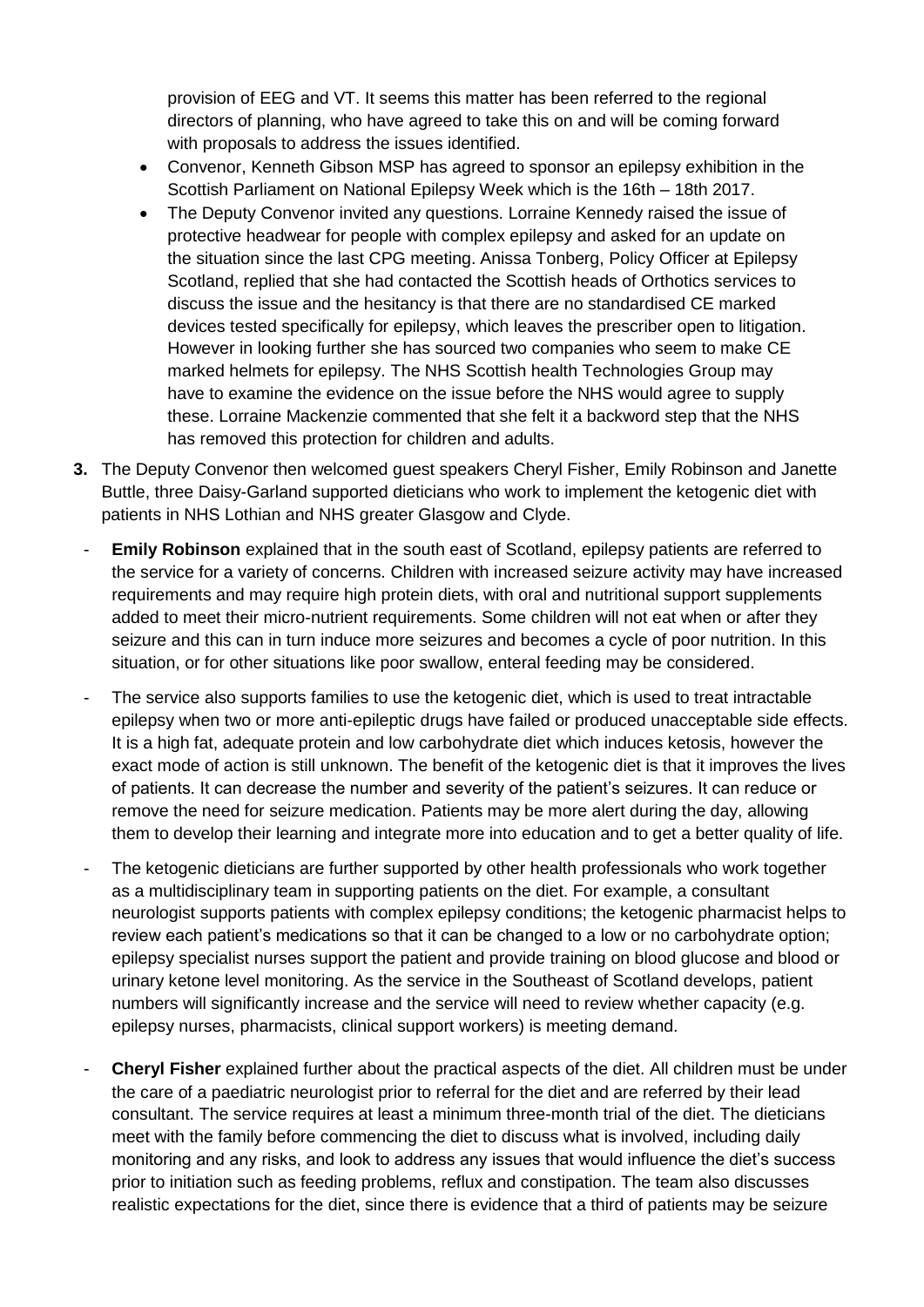free on the ketogenic diet, another third may have a reduction in their seizures and types of seizures but the remaining third may have no change at all.

- The service uses four different types of diets, which are tailored to the patient and the needs of the family. The Classical diet is very prescriptive where every child's calories, fat, carbohydrate and protein for every meal and snack is detailed out for the parents and everything must be weighed out for each meal. Following the diet requires a lot of time and organisation. The Medium-Chain Triglyceride diet, introduced in the 1970's, is a little more flexible which provides meals and options for meals but also give 'exchanges'. Dieticians tell parents how many fat exchanges they need, how many protein and carbohydrate exchanges they need, allowing them to choose what to give their child. The Modified Ketogenic, a more recent diet, is more flexible again and does not have as many strict limits on the calories and proteins. All of the diets are low carbohydrate – generally between 10-30g of carbohydrates which is a small amount, for example a little variety pack box of Rice Krispies with milk is over 20g of carbs alone, so dieticians have to be inventive. The Glycaemic Index diet is the least restrictive and can allow for between 40-60g of carbohydrates.
- Cheryl then described the training of ketogenic dieticians. This includes a four year under graduate course in dietetics, a British Dietetics Association specialised module and British Paediatric Neurology Association courses. However the most important is probably that of training with other experienced colleagues and using the expertise from other ketogenic practitioners UK-wide and from individuals such as Regional Scottish coordinator, Helen Grossi.
- Scotland currently has 3.5 ketogenic dieticians. Since August 2016 the south east Scotland service has had a full-time post, with Daisy Garland charity funding, which covers Lothian, Borders and Fife. There is one NHS-funded whole-time equivalent (WTE) post for the North East of Scotland and a 1.5 WTE for NHS Greater Glasgow and Clyde which is funded by Daisy Garland. After 2.5 years, the Daisy Garland funding in Glasgow is set to end and the service is currently preparing a business case for the NHS to take over funding it.
- National epilepsy guidelines recommend a referral to a tertiary paediatric specialist service for consideration for ketogenic diet where drug therapy has failed. The number of referrals to the south east Scotland service has risen since 2013 and is increasing following the position being vacant for a year. 9 patients have started on diets since the service was re-established in August 2016, however there is a current waiting list of 14 patients and wait times are a concern.
- The service is currently involved in several trial studies, one is a multi-centred international trial to evaluate dietary intervention before surgery treatment for epilepsy, and a second is looking at the use of the ketogenic diet in infants below two years of age.
- **Janette Buttle** explained that the charity funding of the Glasgow service is at an end and they are currently preparing a business case asking NHS Greater Glasgow and Clyde to fund the service. Currently they have 33 children on diets and a transition service for young teenagers to move to a service for adults. The service receives between 20–25 referrals for children and if the funding is not agreed then that would significantly reduce the number of children who can access ketogenic diets. In the past, there were around 20 children on the waiting list with many waiting over a year; now all children are seen within 12 weeks of referral. There are currently 13 adults on the diet.
- In analysing outcomes for children supported by the service in the past three years, more than half of patients have had a greater than 50% reduction in their seizures, with some of these achieving a greater than 90% reduction. Some have become seizure free. Given that children may be having between 100-200 seizures a day, a reduction of that magnitude creates a massive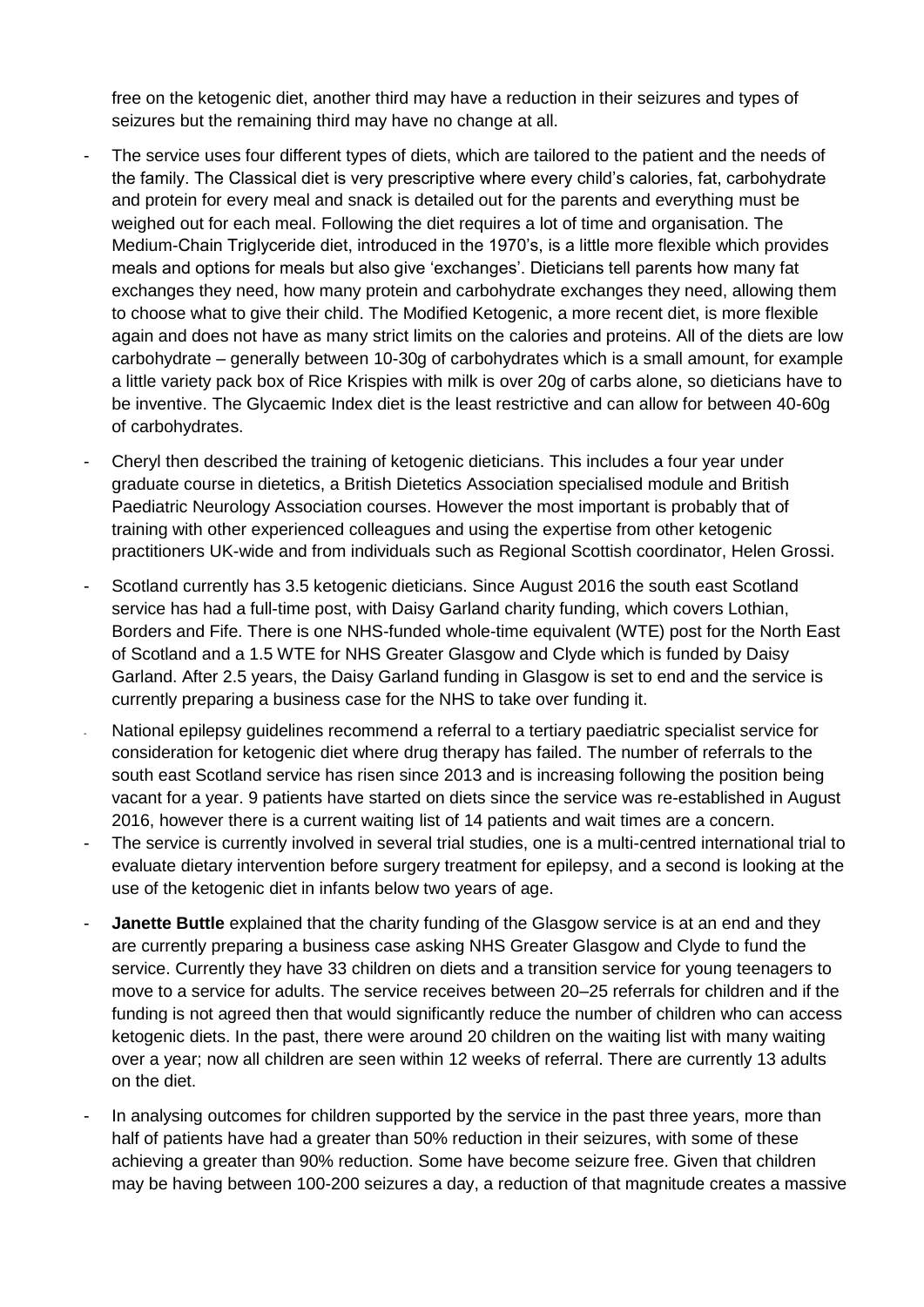impact for them, their family and their quality of life. For example the service has children who, after starting the diet, can attend school full time because they are not having seizures overnight.

- Janette concluded with a plea for support to continue the service, as without ongoing funding it will return to a situation with long waiting lists and difficulty for families in accessing the diets. She highlighted the positive outcomes with children and the fact that it is the only centre in Scotland which accepts referrals for adult patients.
- **4.** The Deputy Convenor thanked Emily, Cheryl and Janette for their presentations and invited questions.
- Anissa Tonberg asked whether, in practice, referral to the ketogenic diet service is routinely considered for children who have failed two or more anti epilepsy drugs. Janette Buttle said that this was increasingly happening, however the difficulty with older children (e.g. those over the age of 2) is that parents are often apprehensive about trying the diet because they see food as the only thing that their child has for quality of life.
- Dr Andreas Brunklaus said he felt it would be extremely detrimental if funding for the post in NHS Greater Glasgow and Clyde was not continued. He further commented that the South East Scotland service is trying to establish an adult ketogenic diet dietician, to support the transition of the increasing number of teenagers on the diet, into adult services, and would like to look at partnership working with other agencies to achieve this.
- Phil Robinson asked if there was any estimate of how many epilepsy patients across the country could potentially benefit from the diet? Dr Andreas Brunklaus said that there are at least 4,500 children with epilepsy in Scotland, of whom about two thirds will respond to conventional drug treatment. However at least 30% will not and the ketogenic diet may be useful for those children and potentially for a similar proportion of adults, also. Some children with difficult to treat epilepsy have remarkable results with the diet – from hundreds of seizures daily, to complete reduction in seizure frequency, which can transform families' lives.
- Jane Cassidy, asked why the diet has had poorer results in adults than children. Janette Buttle felt it was because children have better adherence to the diet, it is important for patients to have a good support network when on it and adults tend to struggle more with the restrictiveness of the diet.
- Dr James Anderson asked if there is any evidence that people can start it the diet for them or their children by themselves? Cheryl Fisher replied that ideally people shouldn't however some people start while they are on waiting lists, which is how the modified ketogenic diet came about because people had varied the diet before they went to the clinic and it highlighted that the diet did not necessarily have to be as restrictive as the Classical diet. However, the diet has side effects and risks and patients require regular monitoring including nutritional blood tests to check for deficiencies.
- Vita Zaporozcenko asked if there was any reluctance on the part of the specialists to refer patients to the service? Emily Robinson and Janette Buttle reported that paediatric neurologists around Scotland were very positive about referring children to the service, and that adult referrals could potentially be much higher but that this may come as evidence grows and services develop.
- Helen Grossi outlined the North of Scotland ketogenic diet service, which covers from Shetland down to Dundee with just two part-time dieticians.